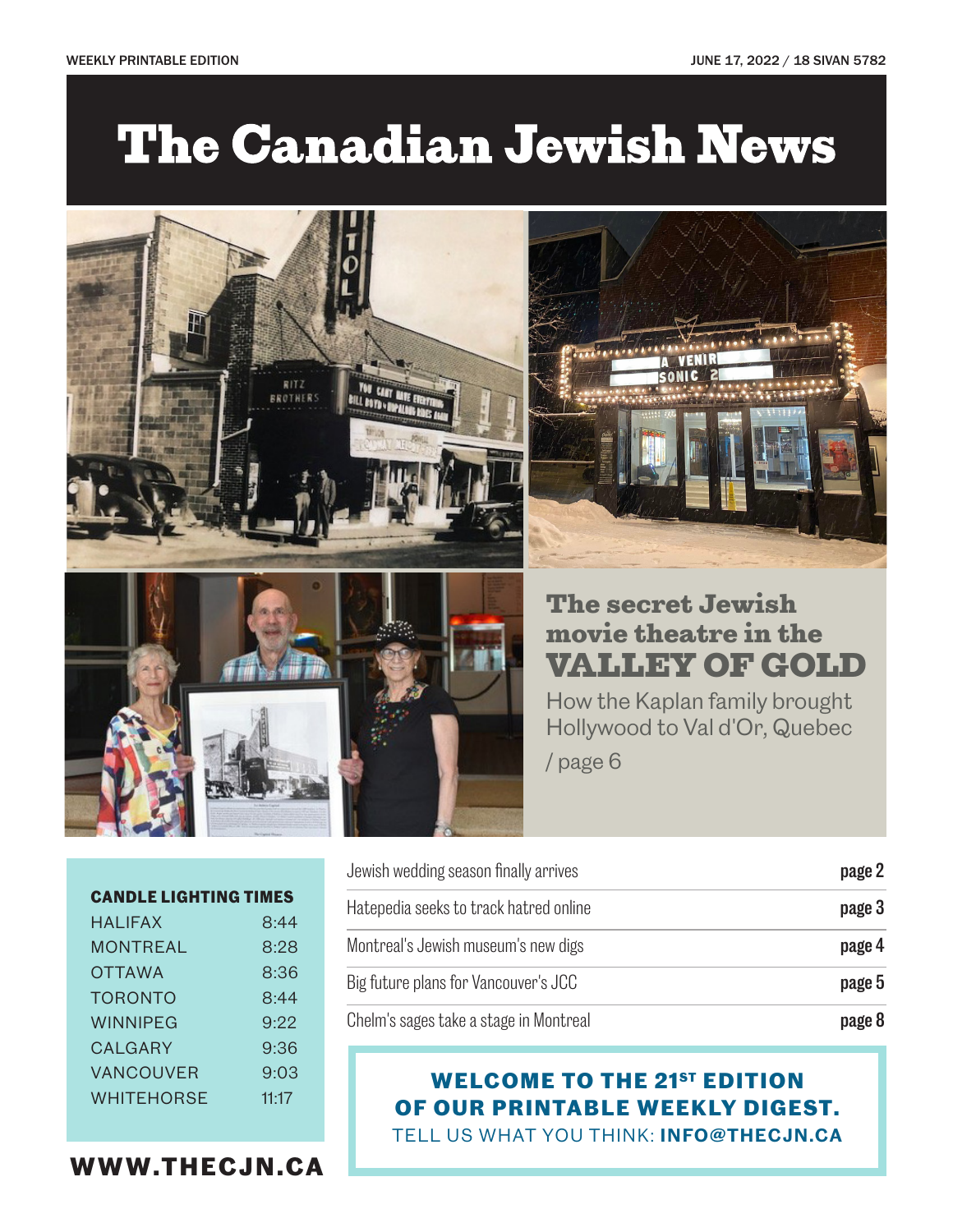#### It's wedding season, finally—and couples are eager to tie the knot after many COVID delays

/ Lila Sarick

When Zane and Baden Colt finally stand under the huppah this summer, it will be the fifth date they've set to get married.

The Toronto couple became engaged in 2018 and planned to marry 18 months later in 2020, but several plans were dashed by pandemic restrictions. While they waited and planned, they were married in a small and informal civil ceremony, but they still dreamed of a larger Jewish celebration with their extended family and friends.

"Zane kept a lot of optimism about the process, at least better than I did," Baden said. "After the second date was postponed, I really felt burned out by the process and discouraged."

But as their wedding day finally approaches, they are starting to feel more enthusiastic.

"I'm trying to get in the mindset from 'I can't wait for this to be over' to 'I can't wait for this to happen,'" Zane said. "The whole point was to have this special day and we've waited so long for it to happen, let's not blow past it so quickly."

The wedding industry shares their optimism. After two years of disruptions, weddings are roaring back with plenty of pentup demand. Even as costs for flowers and meals are soaring and labour shortages are looming, ceremonies and parties are going ahead. Don't bother calling for a last-minute event, planners say—venues and vendors are fully booked.

"We're seeing couples right now jumping at any availability," says Francesca Stevens, a wedding planner in Vancouver with Smitten Events. "Unless they chose a Tuesday or a Wednesday, maybe in September or October or November, we might be able to put them in but we are at capacity."

Ariel Oziel is the founder of the Toronto band Beyachad, which performs mainly at religious weddings and spoke to The CJN as he drove to a wedding. Two months ago, he had just three bookings for early summer, now he has 10.

"I just got off the phone with my sound company and the owner says this is the busiest June he's ever seen in his life."

It's not just Oziel's band, everyone is working this summer. "I have a wedding in two weeks and I couldn't find a saxophone player. I called about eight people and everyone's busy," he said.

But Oziel, and everyone else in the business of helping couples tie the knot, is grateful for the work after two years of disrupted plans due to pandemic restrictions.

When COVID hit in March 2020, weddings came to an immediate stop. Abby Tobias, owner of Sole Power, a Toronto-based event production company, normally does 500 Jewish weddings a year.

"We went from 100 to zero," he said. "My priority was to hold

on to staff and keep staff getting paid. For a company of our size, it was a significant hit."

In Vancouver, wedding planner Stevens had to deal with brides who had planned on getting married in the next few weeks, but now couldn't. "We had weddings that weekend, we had weddings the next weekend. We became your shoulder to cry on, your therapist," she recalled. "Weddings are highly emotional. There were a lot more tears than I ever had in this industry,"

What followed were two years of weddings that were sometimes smaller than had been planned, held outdoors if possible and livestreamed to families and friends who could not attend.

Some couples, like the Colts, opted to do a civil wedding and save the religious rites for later or to have an intimate ceremony and then host a large celebration when COVID restrictions were dropped.

Along the way, there were some rough patches. Stevens saw a wedding where the couple insisted that everyone in the wedding party be vaccinated and the groom's brother refused and did not attend.

Couples who were already engaged and had signed contracts now had sizeable deposits reserving spots at venues they would not be able to use. Initially, some vendors were sympathetic, but as the pandemic dragged on, they could not afford to be, Tobias said.

"I've always operated under the contract… Even at the beginning we were very aggressive when we were dealing with postponements and cancellations because at the end of the day it's a business. I know it's sad and dealing with brides and grooms can be very emotional but I have to feed my family and I have to feed my staffs' family."

Some businesses which were more lenient about cancellations and returning deposits simply didn't survive.

"Someone who's doing a wedding right now, who booked it a year ago… my staff have been very clear. You're booking it during a global pandemic, you are assuming all of the risk, we are assuming zero of the risk," he said.

"I think it was a much more difficult conversation at the beginning when nobody could see it coming."

But after a few difficult years, people are partying as if it's 2019. Many invitations ask their guests to be fully vaccinated and food servers are wearing masks, but that's about the only difference, those in the industry say.

Guests who are worried about COVID are not showing up, or only attending the ceremony, but for everyone else it's business as usual.

"A lot of people like to pretend it never happened and they're moving on," said Susan Avni, who owns a historic wedding venue in Millbrook, Ont., and a huppah rental business. "The ones who had to get married in masks, having their bridesmaids and groomsmen on either side of them in masks… they'll never forget it. "

COVID not only changed the wedding industry, it also pushed some couples to reconsider getting married and what their wedding would look like. David Sklar, an actor and cohost of The CJN's podcast Bonjour Chai, was living with his partner John before the pandemic.

"COVID really put a lot of things in perspective," he said.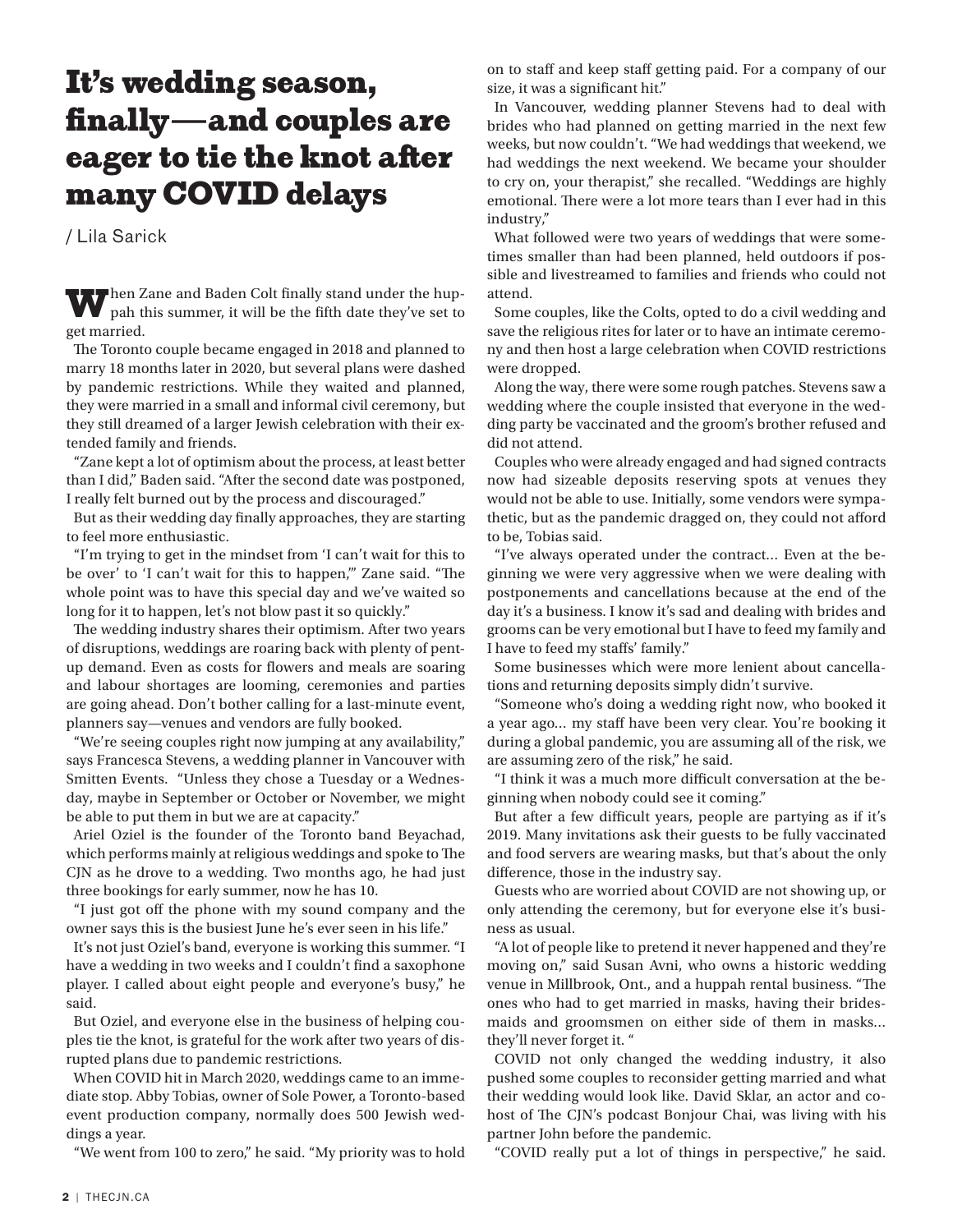"Spending 24 hours a day, seven days a week with someone… We managed to make this very stressful, world-changing event work for us. I think we became closer through the pandemic."

The couple became engaged 18 months ago and thought that by the time they got married this July, COVID would be a thing of the past. And while mask mandates and vaccination passports are no longer an issue in Calgary, where they are getting married, worries about the pandemic are still lurking, Sklar said.

Despite that, the couple are not planning an outdoor wedding because they are concerned about wildfires and smoke, which were a significant problem in Alberta last summer.

"We're sticking to our plans, but we have to be quite flexible in case things radically change."

For couples like the Colts, the long postponement has changed the wedding they originally planned.

Some relatives who they had hoped would have been at the wedding have since died.

They have also made new friends, who are now invited.

Meanwhile, they have been negotiating with vendors over contracts that were signed years ago. Costs since they originally booked have soared. Flowers are up by 20 percent, and food has increased by \$10 a person, they say.

What they once envisioned as a formal sit-down dinner has evolved into a more relaxed cocktail party with food stations.

"We love the idea of finger food and snacking all night long," Zane said. "We just want people to mingle and socialize all night."

"We have gotten more comfortable about voicing what we are looking for and what we want, before we were taking a little more direction," Baden said. "There's no right or wrong way to do a wedding or to a celebration, it just has to be true to us." $\blacksquare$ 

**Lila Sarick is news editor of The CJN.**

### Hatepedia has launched as a new Canadian resource to track and educate about online hatred

/ Alex Rose

UJA Toronto's Sarah and Chaim Neuberger Centre for Ho-locaust Education is launching a new online database and resource that is specifically designed to combat the different ways modern hatred can manifest.

Hatepedia.ca is the first initiative created with funds received in the fall of 2020 from the Canadian Government's Anti-Racism Action Program grant.

So far, the website has three resources:

- Canada's Hate Symbol List, which is a publicly available list of symbols and meme characters that are commonly used in hateful contexts both online and offline
- Canada's Hate Meme Database, which is limited to professionals who want to do deeper research on the subject
- Educate Against Hate, which is a set of free lesson plans for schools and community groups who want to teach about online hate

"(Hatepedia) is really built around the fact that not all hate symbols these days are as easily identifiable as a swastika or Confederate flag, and that they're often shrouded," said Dan Panneton, manager of the Neuberger Centre's Online Hate Research and Education Project, which produced Hatepedia.

 "We're hoping to produce resources that help Canadians identify the shrouded and often bizarre manifestations of hatred that these days are inseparable from internet culture."

Panneton said the centre has been receiving numerous queries from parents and educators about modern versions of hatred, especially through memes and social media. As a Holocaust education centre, they have a responsibility to not just look to the past for examples of hatred, but also to the present and even future to be relevant and effective, he said.

Although Hatepedia is present- and future-focussed and deals with all kinds of hatred, not just antisemitism, Panneton said it nonetheless fulfills an integral part of the Neuberger Centre's Holocaust education mission.

"Most of the hate material and symbols that we're finding are rooted in ideologies that both led to the Holocaust and that are inherently linked to either the denial, the distortion, or the celebration of the Holocaust.

"Traditional forms of Holocaust education will always have their value and their place. But we're acknowledging that it's only part of the fight and that we also need to be engaging with the manifestations of hatred online, which unfortunately, as we've seen during the pandemic, have really exploded."

For now, the list is Hatepedia's main resource, and it will be updated monthly to keep up with the ever-shifting nature of online culture. Hate memes and symbols on the list fall into five categories:

- Explicit Hate Symbols
- Contextual Hate Symbols and Slogans
- Meme Characters with Hateful Uses
- Contemporary Canadian Hate Group Symbols
- Historical Canadian Hate Group Symbols

Panneton says Hatepedia's list of hate symbols is unique in that it is explicitly tailored to how these symbols quickly move and shift through the online space.

"Hate is changing so fast these days…. But social media, and particularly websites like 4chan, are just churning out new variations on meme culture that express pretty consistently bigoted views. And so for parents, educators, really, any members of the public, they'll need resources like these to help identify things, because often as soon as a meme becomes known, they move on to new ones. So we need resources that basically play catch up with that."

The website also focusses on online culture and the role that context plays.

"A lot of hate symbol lists don't take into account symbols that include plausible deniability and irony poisoning. So those are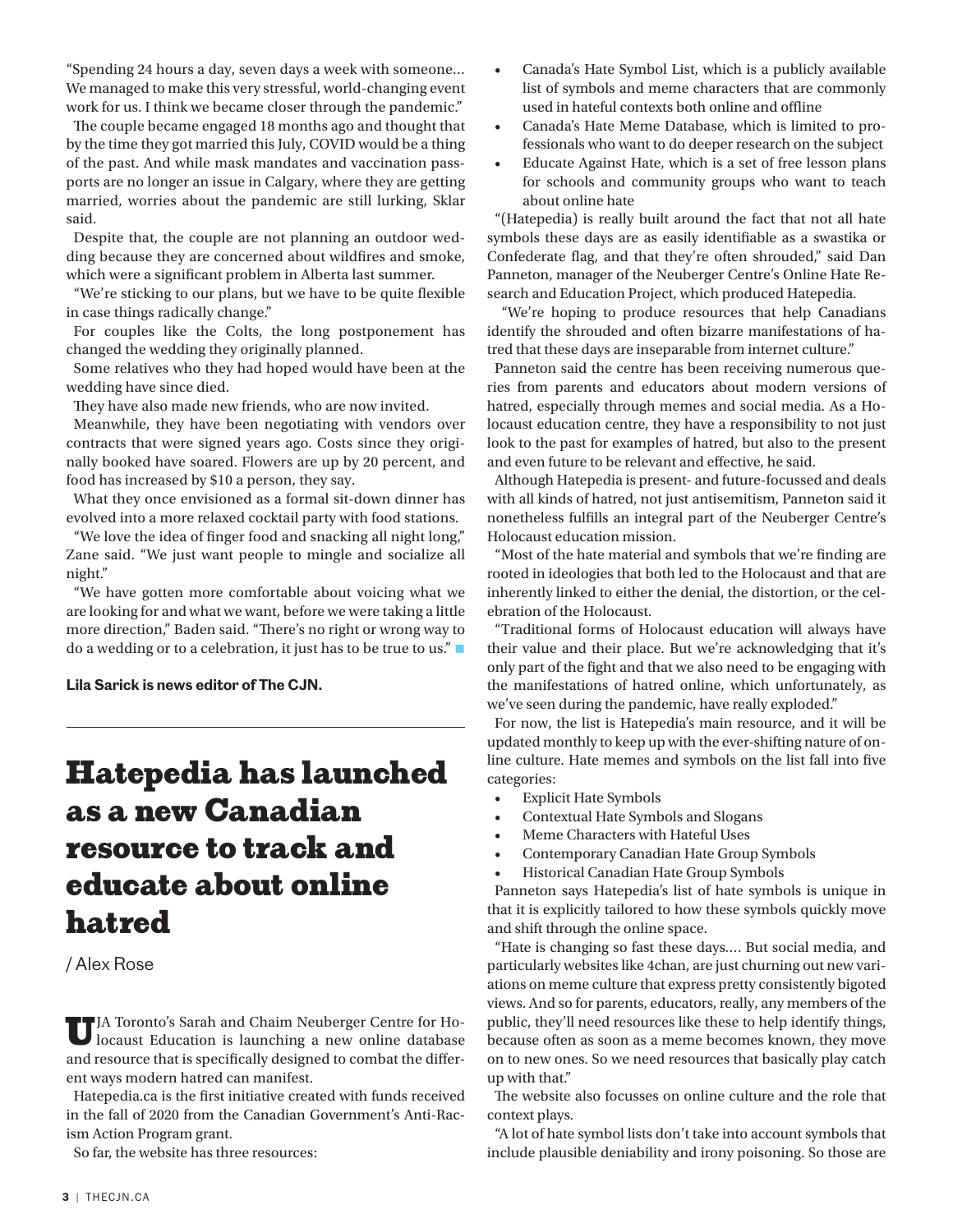two things that we really highlight in our resource."

In this context, plausible deniability means turning an existing symbol or gesture into a hate symbol. People who use it maliciously can claim they only intended its innocent meaning while still communicating with each other in code.

Irony poisoning is when someone says their hateful statement is just a joke so it shouldn't be judged or taken seriously, and is often used with Holocaust denial. By claiming these statements are jokes, they may be allowed to propagate and inform the worldviews of people who hear them enough times.

Although Panneton knows Hatepedia won't be a silver bullet that solves racism and bigotry, he is hopeful that it can be part of the eventual solution.

"We're excited to be revealing the resources to the world," he said. "This will be a living resource, so we'll be working on it continually. And we hope that it's something that Canadians find useful." $\blacksquare$ 

**Alex Rose is a Toronto-based news reporter for The CJN.**

#### Museum of Jewish Montreal finds a new home after two-year pandemic hiatus'

/ Janice Arnold

In June 2020 the future of the Museum of Jewish Montreal (MJM) looked bleak: shuttered since March due to the pann June 2020 the future of the Museum of Jewish Montreal demic, it now had been evicted by a new landlord.

Executive director Zev Moses, who founded MJM 10 years earlier, admits things were at a nadir for this centre of Jewish creativity in the heart of the old Jewish neighbourhood. He put up a brave front, vowing MJM would find another location.

Two years later Moses can barely contain his excitement describing what will be the MJM's home "for a very long time."

MJM has signed a lease for an historic building at 5220 St. Laurent Blvd., which was a trendy 24-hour restaurant/bar/cultural venue called Le Lux from 1984 to 1996. Built in 1914, this Mile End landmark originally housed a furniture store and garment factories upstairs, and in the 1920s, was home to a synagogue and Talmud Torah.

At 10,000-square-feet, the building is almost 10 times the size of MJM's former premises at 4040 St. Laurent, which will permit a vast expansion of programming, including more space for exhibitions and performances, workshops and education.

From the outside the building, near Fairmount Avenue, is an unremarkable three-storey storefront. The interior, however, is breathtaking. Completely made over during the Lux era, the airy space is capped by a glass dome surrounded by mirrors that refract natural light down to the ground floor. Dramatic elliptical staircases with gleaming steel balustrades connect the high-ceilinged levels.

The upper floors will be renovated starting this winter and a grand opening is planned for later next year, said Moses, but the new MJM will hold special events starting in July, including a contemporary art exhibition in October.

This location has "the potential to become a hub for grassroots Jewish cultural life in Montreal where emerging and established artists, chefs, musicians, researchers, workshop leaders, young adults and partner organizations can create together," said Moses.

How this gem fell into the hands of MJM is truly bashert. After carrying on online (even its Jewish heritage walking tours went virtual), MJM announced last August that a former bar/apartment a few blocks north at 4281 St. Laurent, about four times the size of 4040, had been found.

This followed MJM's first fundraiser (virtual) a month earlier featuring renowned American food writer Ruth Reichl. MJM had made a name as a foodie destination through its eatery that served updated Jewish fare and food-related programming.

Architectural plans were still being worked on when the owner of that property suggested this latest site, which he had recently acquired, would be better—not only larger but designed for what MJM was looking for.

Indeed, "it was just too good to pass up," said Moses.

MJM is reconnecting the building to its Jewish roots. It's also in the midst of the Jewish present; 5220 is close to such icons as Fairmount Bagel and Wilensky's diner. Mile End is home to a younger Jewish generation, and, of course, the Hasidic community is nearby, Moses pointed out.

The building has been inaccessible to the public since Le Lux folded. Most recently, a film production company had offices there.

"We're excited to breathe new life into a space that has a long legacy of creativity and gathering," he said.

While 5220 needs considerable work, the landlord, a Jewish community member who wishes to be unnamed, is assuming the bulk of the cost, said Moses.

Moses, 38, a rabbi's son who studied urban planning at the University of Pennsylvania, was influenced by the ROI Community, an international effort to nurture young social entrepreneurs motivated by Jewish values.

He launched the nonprofit MJM when new media offered novel possibilities for connection. MJM began as an interactive platform that encouraged young people to delve into Montreal's Jewish history and culture.

In 2016 MJM extended its reach into the physical, renting a small street-level space, not to become a conventional museum, rather to provide a focal point for young Jewish adults who might not be interested in other community offerings.

Despite being physically apart the past two years, Moses said the MJM "ecosystem" has actually grown through its virtual activities.

MJM encourages young people to come up with projects exploring their Jewish identity. A micro-grant program for those aged 18-35 has been particularly successful in supporting emerging creators in spheres from visual arts and music to graphic novels and cuisine.

MJM also tries to make the public more aware of the Jewish community, its contributions to the city and its diversity.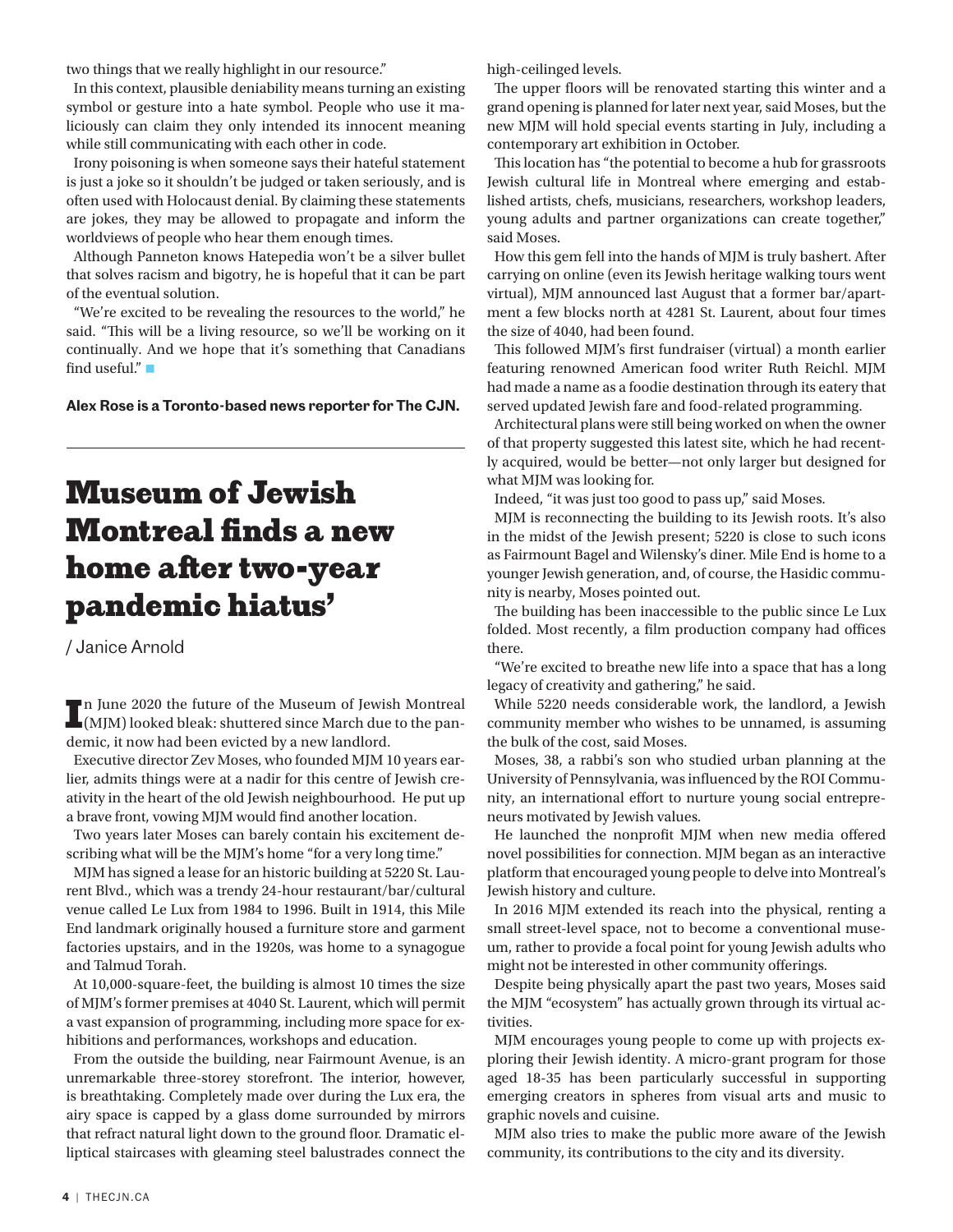The pandemic shutdown hit MJM hard financially: the tours and rental of its premises were major revenue generators. Federal pandemic relief programs allowed it to maintain staff, said Moses, and tours resumed this spring, but sales are about 75 per cent of what they were pre-pandemic, he said.

The rest of MJM's budget comes from government grants and private donations. An endowment fund established last year has reached over a million dollars.

"Sometimes I thought I was crazy to keep going, and then an opportunity like this comes along. But this is not a one-man show," Moses stressed. "Our staff, volunteers and board have kept us afloat."

"We have all worked hard to make this day a reality and we're excited to further develop and grow as an arts and cultural space in Montreal," said Elana Ludman, MJM board president. "This home allows us to realize that dream."

### Vancouver's Jewish Community Centre makeover promises more room for day care, an expanded high school and affordable housing

/ Jan Lee

They're gearing up for the remake of a lifetime at the Jewish Community Centre in Vancouver.

The current facility, built in 1961 in Vancouver's bustling Oakridge community, is being replaced with a new, 230,000-square-foot complex that aims to redefine what a JCC is all about.

The redevelopment project, called JWest, is due to be finished in about a decade. It will not only offer expanded athletic facilities, a new Holocaust education centre, child care facilities, affordable housing, more seniors programs and room for an expanded high school, but the complex will be big enough to house more than 20 Jewish agencies all under one roof.

Eldad Goldfarb, CEO of the Jewish Community Centre of Greater Vancouver (JCCGV), said the decision to redevelop the property was spurred by the centre's aging infrastructure and an increasing demand for community amenities.

"We don't have enough space for many of our programs. [We have] no room for expansion," Goldfarb said.

The JCC's new layout would allow more room for sports, classes and other popular programs. It would also allow King David High School (KDHS), currently located across the street from the centre, to move next door to the JCC and expand.

A second gym would be reserved exclusively for school meets and classes. The school currently doesn't have a gym on its site.

Russ Klein, KDHS head of school, said the high school has seen an unprecedented growth in recent years, and is now at capacity.

"We are one of the lucky Jewish day schools in North America. Over the last 10 years, our school population has continued to increase," he said. "We were below 140 students about 12 years ago and now we're up around 250 students," with zero room for expansion.

The lack of a gym has a significant impact on curriculum and schedules since gym is a requirement for students from grades 8 through 10.

"This will allow us to have PE at all times of the day, besides being a huge indoor space for all sorts of other school activities."

The redevelopment would allow more Jewish organizations to move to the JCC.

The centre currently houses about 15 agencies, including the Vancouver Holocaust Education Centre, Isaac Waldman Library and the Jewish Federation of Vancouver.

Organizations that had opted to move out of the JCC due to space limitations and expanding needs, may be able to return. Jewish Family Services, which operates a food bank and provides access to housing, financial aid and counseling services, could move back as could the Jewish Historical Society.

The new design will also make room for newcomers. The highly popular Vancouver Jewish Film Festival Society will have an office at the site and the Vancouver Police Department may have a community policing centre onsite. Discussions are currently ongoing with the VPD.

Like many cities throughout Canada, Vancouver faces an acute affordable housing shortage. Vancouver had the highest rents in the country, according to Rentals.ca, an online rental agency. In June 2022, the average rent for a one-bedroom apartment was \$2,377.

The new development is expected to create 500 to 600 new affordable housing units. The proposal offers not only an innovative way to create more housing, but to create access to programs and services for seniors, lower-income families and individuals with disabilities.

The apartments, which will be built in Phase II of the redevelopment, will be located in towers above the high school.

Goldfarb said the redevelopment will also help to address another challenge that Vancouver families are facing: affordable child care.

"There's a huge waiting list all over the city including [at] our facility, for families that are looking for child care solutions," he said, noting that the expanded facilities would almost double the JCC's child care services.

Ezra Shanken, CEO of the Federation of Greater Vancouver, said the redevelopment not only targets many of the problems families are facing in Vancouver right now, but aligns with goals set by the provincial and federal governments.

The province has announced a commitment of \$25 million toward the construction of Phase 1, which comprises the JCC and the child care expansion, Shanken said. The federal government has also publicly promised support for the project, although the amount has not yet been announced.

"There's a lot in this building [project] that speaks to govern-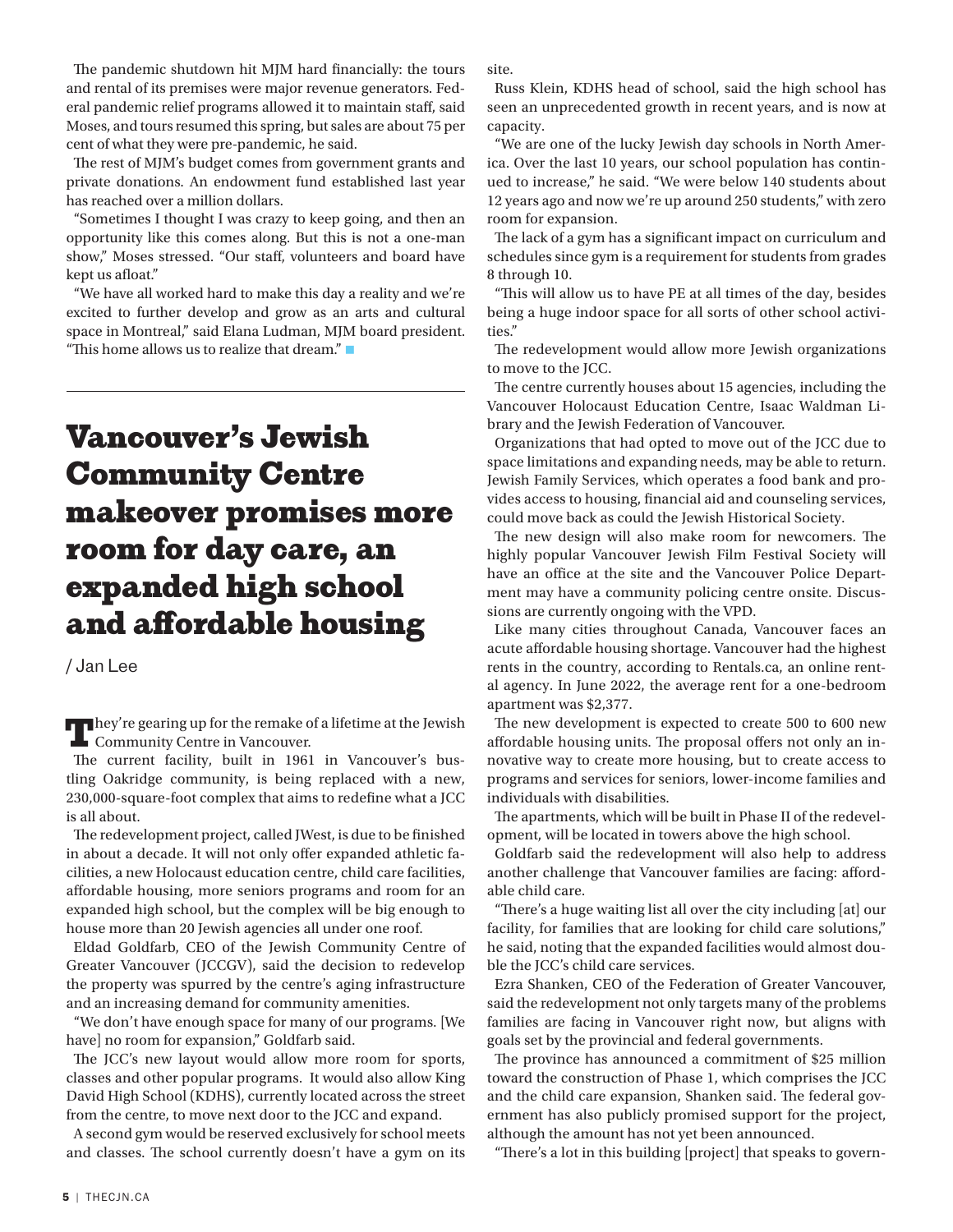ment. That's a great thing," Shanken said. "We're very lucky about that. But it also says that we really are doing the right things. It's not that we're synced up government by coincidence. We're synced up with government because we're doing the right things. We're helping where help is needed. That's why [the governments are] helping us. They want to partner because we're helping people across the region."

If all goes according to plan, construction of Phase 1 will break ground next year. But there's still much to do to complete the two stages of construction, which is estimated by current costs to total around \$450 million. "We are in the midst of working on our capital campaign and working toward achieving our fundraising goals," Goldfarb said.

When Phase 1 breaks ground, the centre's current parking lot will be excavated and a new, multi-storey community centre and athletic complex will take its place.

Once the first phase is completed, the affordable housing and the high school will be built. The entire redevelopment is expected to take about seven years.

In the meantime, KDHS has secured a grant from the Diamond Foundation to construct additional classrooms at its present site while it waits for Phase II to be completed.

Klein said it is to the school's advantage to have the community centre completed first.

"We want it done because we need the gym," Klein said. "Just having such a vibrant community centre right next door to us and then being part of it, is just going to be huge I think, for the whole Vancouver community."

Shanken said completing the new state-of-the-art complex will signify an important step for the growing Vancouver Jewish community.

"The greatest gift that this project gives to this community is the belief and the understanding that we can do big things here. We are changing the public consciousness here from 'we can't,' to 'we can.' And there are more and more people stepping up and believing in their hearts that we can accomplish this." $\blacksquare$ 

**Jan Lee is a freelance writer based in Vancouver.**

**Please contact The CJN for advertising opportunities info@thecjn.ca**

## Remembering the Jewish dad who brought a taste of Tinseltown to the golden valley of Quebec

/ Ellin Bessner

I f the vintage popcorn machine at Val d'Or's historic Capitol Theatre could talk, the stories it might tell would be more Jewish than you think.

That's because the multiplex, which opened in 1937 as a bijou with 662 seats, was built by Abraham Kaplan, a member of one of the pioneering Jewish families in the northern Quebec community.

It was 85 years later, on June 10, when his three children returned to Val d'Or for a municipal ceremony paying tribute to the multicultural founders of the mining district.

The Kaplans also donated a specially framed picture of their father standing outside the Capitol on opening day, complete with an inscription about the family's contribution to the fabric of the community. The photo and plaque will be displayed inside the cinema that their father went on to run for nearly half a century, until he moved to Toronto upon retirement in 1986.

"It's hugely important to me," said Cheryl Kaplan Hughes, 77, a retired Toronto teacher. "It brings closure to my life."

Cheryl and her older sister Judy Wineberg, 83—who also lives in Toronto—were raised in an apartment above the theatre, along with their baby brother, Stephen Kaplan, now 73. (He lives in London, Ont.)

Abraham "Kappy" Kaplan was a Jewish immigrant from Lithuania who came to Canada with his family when he was a teenager. And they settled in Kirkland Lake, Ont.

Abe's father Hyman went into business with a brother-in-law, opening up a shop to provide picks and shovels and supplies to eager prospectors trying their luck in the Kirkland Lake region's gold rush.

As the story goes, one of their customers, Sir Harry Oakes, usually bought things on credit. But he struck it rich in 1912 after he discovered what would become the Lakeshore Mine.

And, to repay the Kaplans for their kindness, Oakes offered to finance the construction of a local movie theatre called the Strand.

From those humble beginnings in Kirkland Lake, the Kaplans built a cinema chain in Northern Ontario. Abraham was given his own to run in nearby Bourlamaque, now part of the municipality of Val d'Or, Que, called the Capitol.

Cheryl explains that her dad was happy to move to Quebec as a way of independently establishing himself in business, in this less crowded town.

The Capitol was built by architect Herbert George Duerr, who designed many striking movie houses across Ontario, including the Hollywood in Toronto and the Regent in Sudbury. It had an orchestra pit along with change rooms for touring per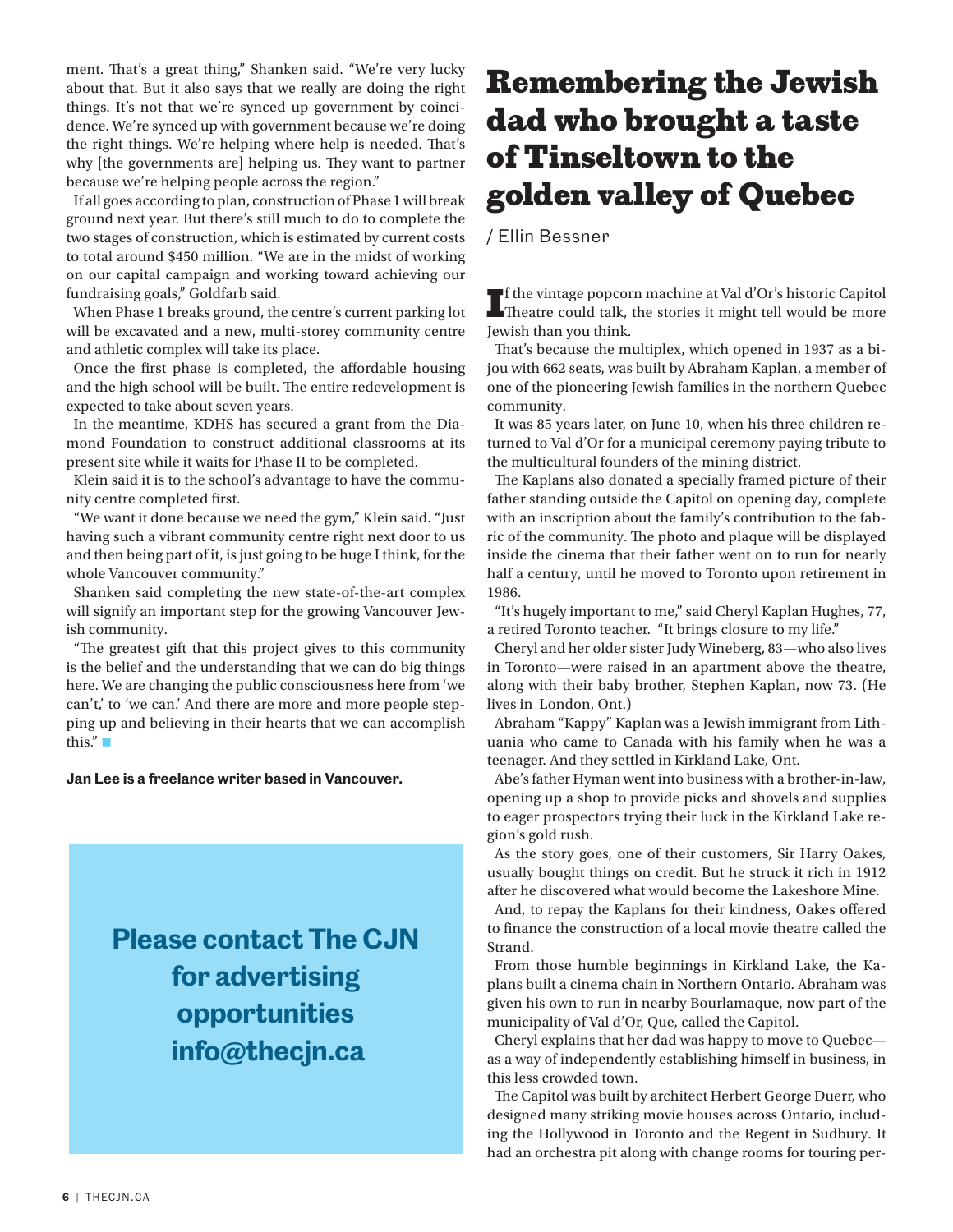formers who included Maria von Trapp and Oscar Peterson.

Abe went on to build two smaller area movie theatres: the Marcel and the Strand. Both of these have since closed, but the Capitol is still operating as a five-screen multiplex—the only public places to see a movie in Val d'Or.

Judy Wineberg worked in the ticket booth of her dad's flagship. She loved the job, even though it caused a big controversy when Abe raised the price of a ticket by a nickel, to 50 cents.

"You got to see everybody," she explained, "because that was the gathering place."

Living above the theatre had many advantages, including being able to pop in and out of her favourite shows as many times as she liked. On a signal from the ushers, Judy and her mother Belle would fly down the stairs from their apartment just to hear "The Anniversary Waltz" play during the 1946 run of *The Jolson Story*.

"Oh, how we danced, on the night, we were wed," Judy sang. "She and I were absolutely addicted to it."

Stephen Kaplan also worked for his father, starting with selling Polar ice cream bars for a dime during intermission. (His commission was 2 cents.)

Eventually, he graduated to ticket taker—but being allowed to manage the theatre remained out of reach before he left for university.

"At 16, I just couldn't convince my father to retire," he said with a laugh, adding that Abe Kaplan ran the Capitol for almost 50 years.

It was only due to failing health that he sold it to some local business people when he did.

While the two daughters were sent to live in Toronto with relatives when they reached marriageable age, Stephen Kaplan went to high school in Val d'Or and made life-long friends. He experienced what he called mild antisemitism but chalked it up to "kids will be kids."

Despite over 500 kilometres of distance between Val d'Or and Montreal, the Kaplans also grew up as observant Jews. Their mother kept a kosher home and would order meat in bulk.

But as the siblings recall, refrigeration techniques of the era rendered many of the parcels fit only for immediate cook-outs when the parcels arrived—if they didn't end up being thrown away.

Moreover, they relied upon the movie theatre's freezer to store the meat, which led Belle to be mortified when an employee helpfully informed her the latest delivery was stashed between the ice cream bars.

Val d'Or had its own synagogue for a very short time—it lasted two years, according to Judy Wineberg's estimation.

It was hard to find a minyan on holidays because the six Jewish families in the community often left town to visit relatives living in more robust Jewish communities in Timmins and Kirkland Lake, if not Toronto and Montreal.

And while her girls were born during the summer in Toronto, Belle Kaplan couldn't travel south for Stephen's birth in the dead of winter. The roads were treacherous, and yet somehow Abe managed to have the ritual circumcision ceremony performed right in Val d'Or.

"Don't ask!" said Judy Wineberg, with a laugh, but then went on to describe in detail how her father convinced the late Rabbi Samuel Cass of Montreal to appear as the mohel—and bring some kosher food with him to celebrate the bris.

When they visited their hometown last Friday for the tribute, the siblings also got to see their late parents honoured on an adjacent sidewalk of memorial bricks, known as Pointe des Nations.

Later that day, the trio paid a visit to the current owners of the theatre, Louiselle Blais and Michel Veillette. The owners handed out popcorn from the vintage cooker—which works as well as ever. And then they promised to display the Kaplans' plaque in the candy bar, where modern customers can stock up before watching the current blockbusters including sequels to *Top Gun* and *Jurassic Park*.

Blais says while she never got to meet the original owner, her husband remembers Abe Kaplan as a very kind person who smiled a lot.

As the Kaplan children reminisced about how they struggled to maintain their yiddishkeit while bringing Tinseltown to a place whose name translates as "Valley of Gold," they also recalled how much they learned about Hollywood movies along the way.

Cheryl admits to "crying hysterically" during *Imitation of Life* with Lana Turner in 1959, but Stephen recalls another film that same year which interested their father and his friends even more: *Anatomy of a Murder*, which featured some provocative posing from actress Lee Remick.

"It was like a two-second clip," he recalls. "And yet, my dad would bring in three or four cronies just to see that one scene." $\blacksquare$ 

**Ellin Bessner is chief correspondent of** *The CJN Daily***.**

## **Join The CJN Circle**

Quarterly magazine  $\checkmark$  Weekly printable editions  $\checkmark$  Live event invitations ✓

#### THECJN.CA/CIRCLE